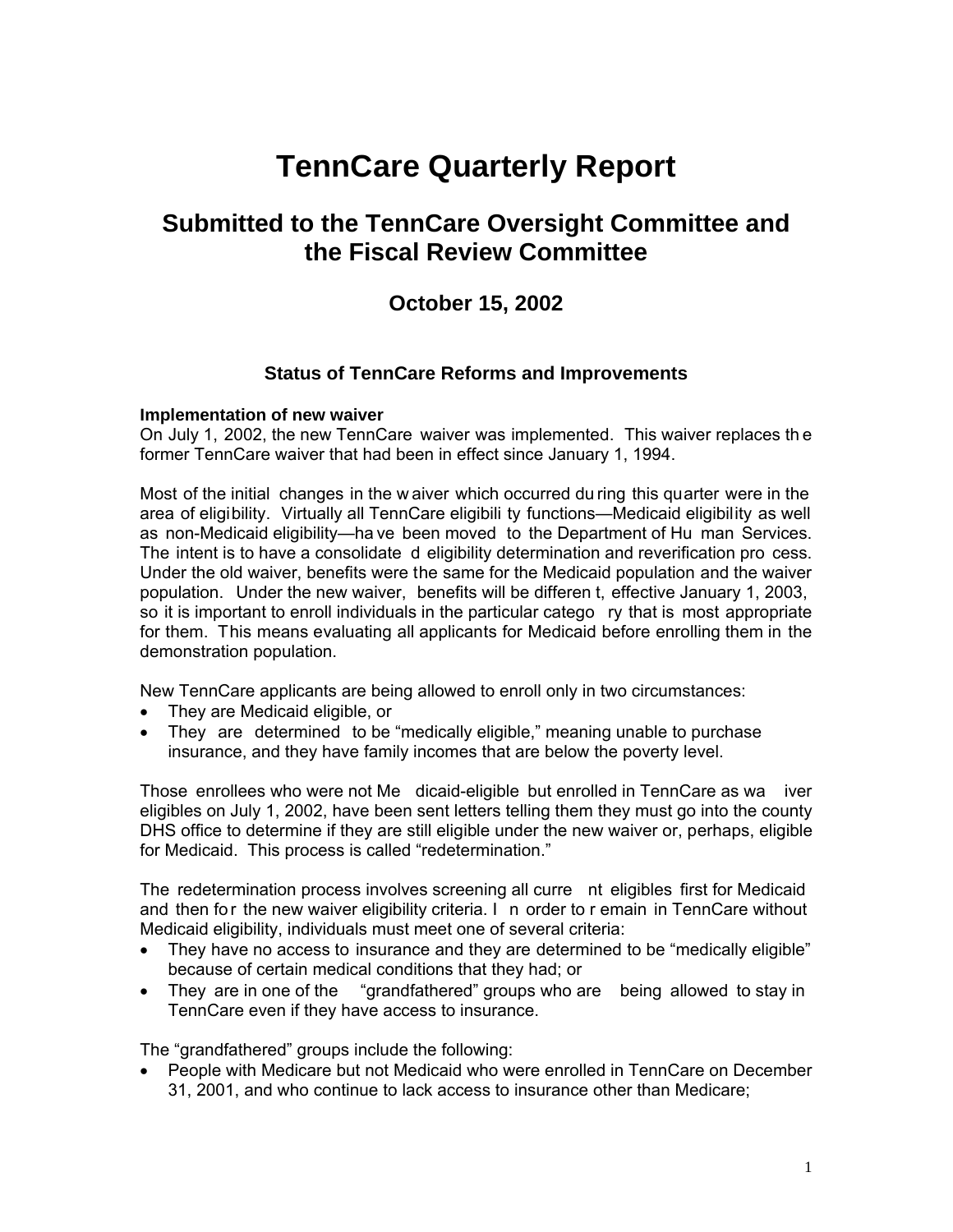- Children who were enrolled in Ten nCare as "Uninsured Children" on December 31, 2001, with family incomes that do not exceed 200% poverty, even if they had access to insurance; and
- People who were enrolled as dislocated workers on June 30, 2002, even if they had access to COBRA, who otherwise meet the redetermination criteria.

Letters were sent out i n staggered mailings. With each mailing, individuals were given up to 90 days to go through the redetermination process at DHS and prove that they met the criteria for either Medicaid or one of the new demonstration catego ries. Those who had not yet made an a ppointment at DHS within 30 days after the mailing was sent received follow-up letters reminding them that only 60 days remained.

A number of advocacy efforts have been launche d to assist people in understanding the importance of followin g through with this p rocess. Information line efforts at the TennCare Consumer Advocacy Line and the TennCare Partners Advocacy Line have been expanded. Materials have been printed in Spanish, and access to six other languages is provided—Bosnian, Arabic, Somali, Vietnamese, and two dialects of Kurdish (Sorani and Badinani). In addition, public service announcements (PSAs) were developed for radio an d television to remind members that if th ey get a let ter from TennCare and do not respond, they will lose their TennCare bene fits. TennCare advocates developed the PSA, and it was prod uced by the University of Tennessee at Knoxville. The spots feature the exact envelope that members are getting in th e mail from TennCare so that they can identify this envelope when it arrives in their mailbox.

The first mailing went out early in July to 13,423 individuals, most of whom had not used the TennCare program or paid pre miums within at least a year's time and who were assumed to be no longer in Tennessee or no lo nger in need of TennCare. Three mass mailings followed the initial mailing.

- The first mass mailing went out on July 30, 2002, to 2 21,923 individuals in the demonstration population.
- The second mass mailing went out on August 31, 2002, to 177,208 individuals in the demonstration population.
- The third mass mailing went out on September 30, 2002, to 118,341 individuals in the demonstration population.

A final mailing occurred on October 3, 2002. This mailing went to 46 ,655 individuals who were dually eligible for Medicare and TennCare.

## **TennCare Reform Act**

The TennCare Reform Act, Public Chapter 880, became effective July 1, 2002. The act codifies many of the provisions in the Tenn Care waiver and, as such, is be ing implemented through the redetermination of all enrollee s in the TennCare expa nsion population.

The Act sp ecifies that the composition of the TennCare program ma y be change d by recommendation of the Governor and the Gen eral Assembly acting to prioritize fu nding for the program through the general appropriations act.

The Act also requires t hat a program be established to ensure the collection of all medical assistance ben efits, premiums, or oth er such costs due from the estate of a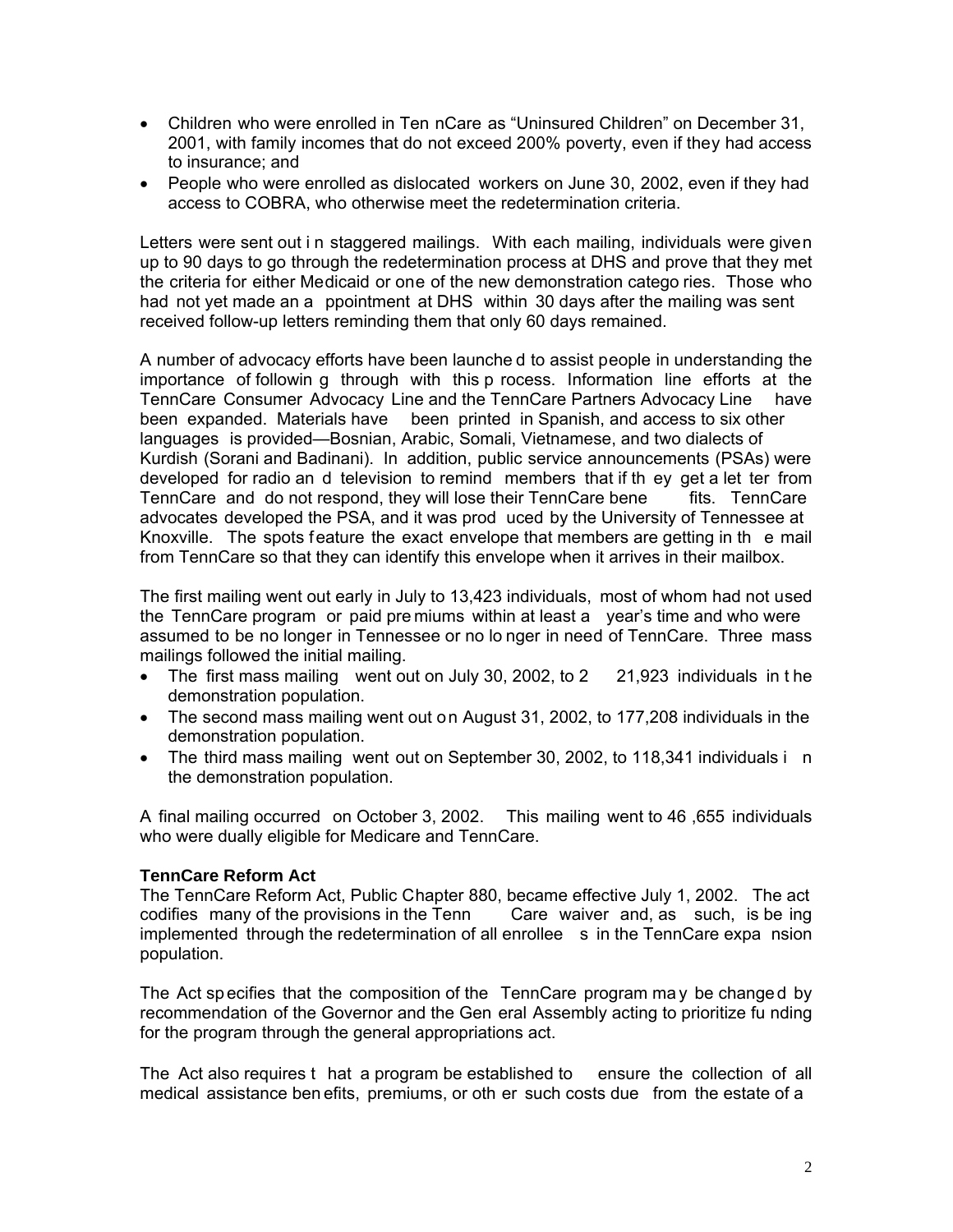deceased TennCare enrollee. This was begun in August 2002. (Se e section below entitled "Success of Fraud Detection and Prevention.")

## **Stabilization Plan**

In order to provide increased stability for the T ennCare program, it was decided that TennCare MCOs would temporarily operate under a non-risk agreement effective July 1, 2002. This arrangement will last 18 months, until December 31, 2003. The purpose of the plan is to allow a period of time to establish great er financial stability while maintaining continuity of the managed care environment for enrollees. Each MCO must demonstrate throughout the period of the Stabilization Plan that it has sufficient finan cial capital to insure uninterrupted delivery of health care on an ongoing basis.

Under the Stabilization Plan, MCOs are being paid an administrative fee to mana ge a medical fund for health care services. Efficien t management of the medical fund will result in a sharing bet ween the state and the health plan of any savings genera ted. Administrative bonuses will be used as rewa rds for the achievemen t of high priority targets. Changes in provider contracts are subject to TennCare approval.

During the period of th e Stabilization Plan, we expect to b e able to g enerate actuarial data that will provide a n improved picture of the elements of risk in the TennCare enrollee population. Because the plans will be operating on a non-risk basis, the data will be less influenced by MCO solvency issue s, enrollment shifts, and other variables which affect the actuarial calculat ion of risk. The data should allow us to establish improved rate structures so that MCO operations can return to a risk basis at the end of the stabilization period.

## **Dental carve-out**

On October 1, 2002, TennCare began a new three-year d ental benefits management contract with Doral Dental of Ten nessee, LLC. Dental screenings and treatment are offered to TennCare children under the age of 21, wh o account for over 60 0,000 members. Adult dental benefits are limited to emergency services.

Doral Dental of Tennessee, LLC, is a sub sidiary of Doral Dental, the nation's le ading multi-state administrator of government dent al programs, currently se rving more than five million members in 18 states with a combined network of more than 11,500 dentists. Doral has assumed administratio n of the entire TennCare dental program, including provider networks, claims processing, and benefits management.

Doral has built dental networks for govern ment programs nationwide while working within limited funding parameters – including helping improve TennCare dental services as a subcontractor for a number of TennCare managed care organizations (MCOs) for the past five years.

Doral has met contractual provider network requirements for delivering dental services to TennCare members, and will continue to add new dentists to the pro gram on a regular basis.

Doral was the lowest bidder for the dental benef its management contract. The state will pay Doral a maxiumum of \$6 million in the first year for admi nistration of dental benefits management. Payments for enrollee care will be made outside the administrative fee.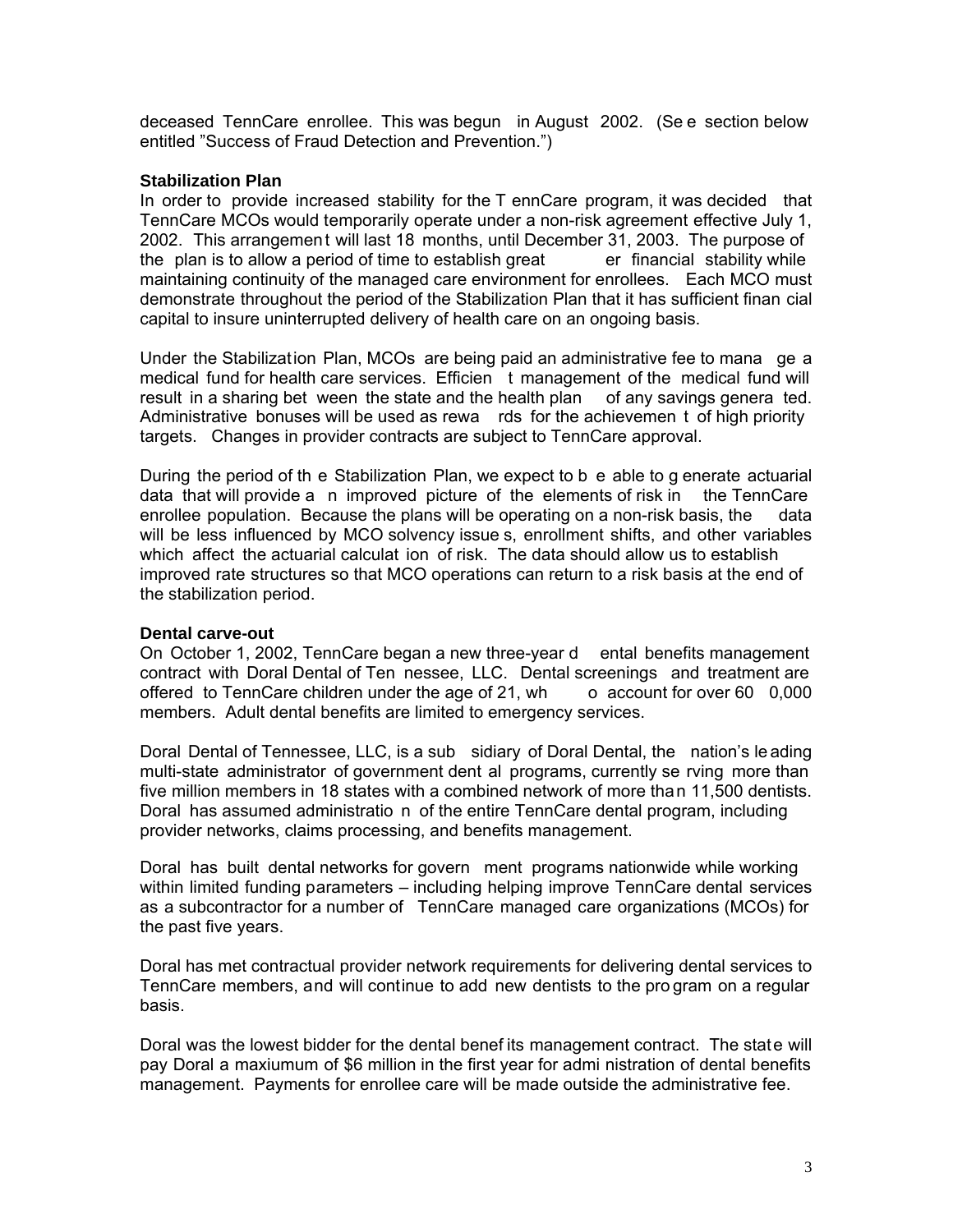## **Hospital payments**

TennCare is allocat ing \$100 million among 1 00 hospitals that provided more th an 95 percent of the hospital care to TennCare patients. The hospital payments, which will be made quarterly starting in October, were part of the state's new five-year federal waiver that started on July 1, 2002.

The \$100 million in qu arterly payments during fiscal yea r 2003 will be divided among three groups of hospitals: Safety net hospitals - \$50 million Children's hospitals – \$5 million Other essential hospitals- \$45 million

Hospitals eligible for the payments experienced a high volume of TennCare or TennCare unreimbursed costs and are contracted with at least one TennCare managed care organization (MCO) as well as Te nnCare Select, the state's health care plan for special needs children and the back-up health care plan for the TennCare program.

The method of determining individual hospital payments was recommended by actuaries at PriceWaterhouseCoopers, which took input from key stakeholders and analyzed hospital data from the most recent Joint Annual Report of Hospitals including the number of TennCare patients and uncompensated care at the hospitals, compared to total patient volume.

The payment schedule was submitted to the Centers f or Medicare and Med icaid Services (CMS) on October 1, 2002, and must meet federal approval before checks are issued.

## **Member survey**

The University of Tennessee at Knoxville performs an annual survey of Ten nCare members, and the latest results released in August 2002 show that TennCare members are more satisfied with the state's managed care health insurance pr ogram than ever before, and many are more confide nt than ever in the quality of care received through TennCare.

The survey shows that TennCare recipients see physicians more often, visit emergency rooms less for initial ca re and are able to see a physician without exc essive travel or waiting time. The survey concludes that there is "substantial evidence that, at least from the perspective of the recipients, the program is working as expected."

Among the survey findings:

- The level of enrollee satisfaction (85 percent) is the hig hest yet expressed by TennCare recipients, and for the first time exceeds that reported by Medicaid recipients in 1993;
- The number of heads of households satisfied with their quality of care is the highest since TennCare began in 1994;
- Parents continue to be confident in the quality of care their childr en receive in TennCare;
- The proportion of TennCare recipients initia Ily seeking care for their children a t hospital emergency rooms remains at the lowest level (5 percent) measured since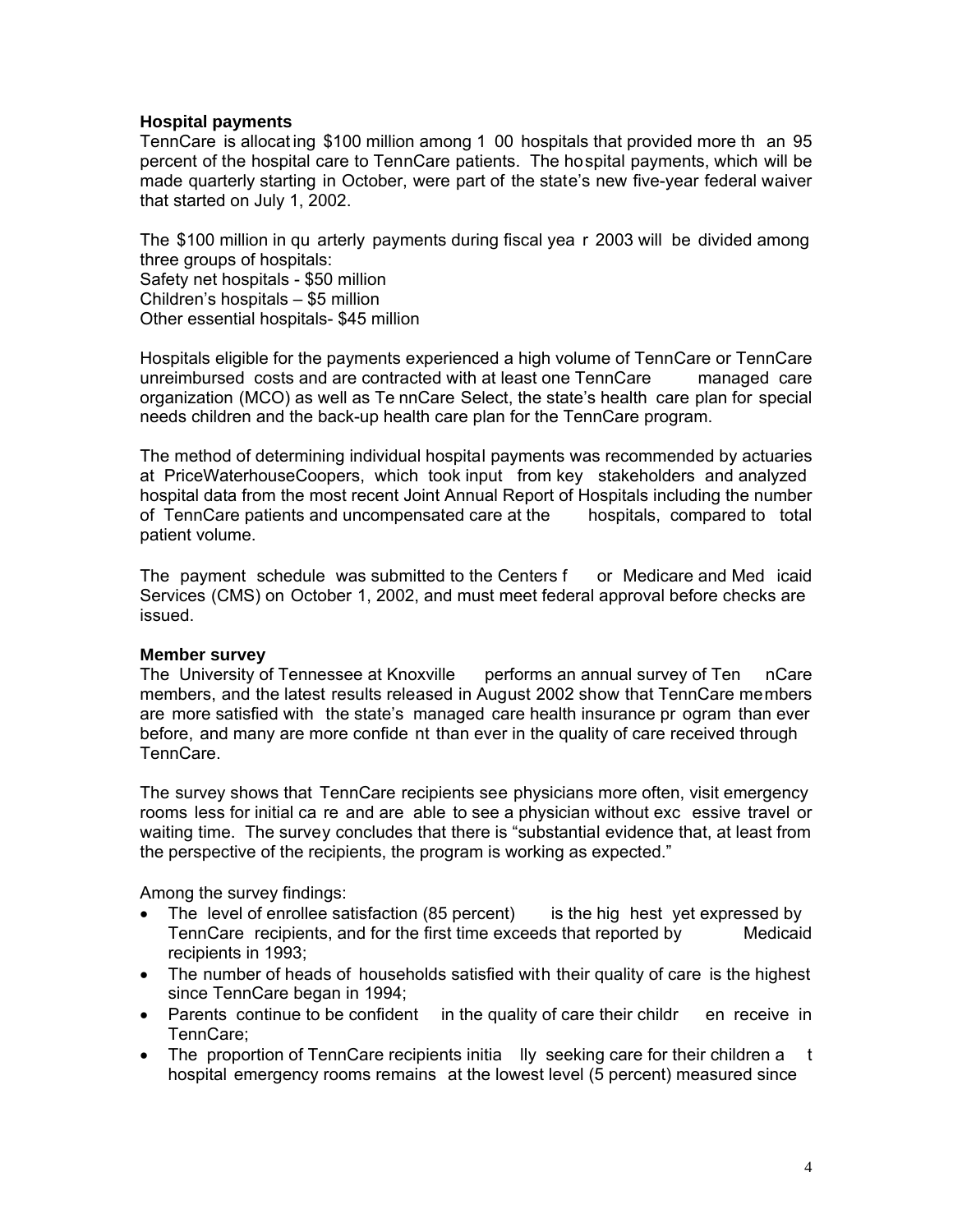the inception of the program and a dult use of hospital emergency rooms for initial care remains low (7 percent);

• TennCare adults and children continue to see physicians on a regular basis.

The survey also measur es the number of people in Tenne ssee without any health care insurance, and shows that 3.9 percent of children (under 18) and 6.94 percent of adults are uninsured. The co mbined estimate of 6.07 percent h aving no health insuran ce in Tennessee makes the state one of the most insured states in the nation.

The TennCare recipient survey is available online at the TennCare website. See http://www.tn.gov/tenncare/news-reports.html.

## **Pharmacy improvements**

- **1. Third party recovery.** The TennCare pharmacy carve-outs provide behavioral health pharmacy services for all 1.4 million TennCare members and the complete pharmacy benefit for 217,000 dually eligible members. Some of these members are known to have commercial insu rance that covers prescription drugs, and the dually eligible members have some of their prescriptions covered by Medicare. TennCare has signed a management letter with a current contractor ( PCG) to collect these third party payments. As soon as the collect ions are current, the process will switch to on-line, real time cost avoidance at the pharmacy level.
- **2. Pharmacy lock-in.** TennCare has begun work on a pharmacy lock-in program that requires high utilizing or abusive me mbers to receive all their pre scriptions from a single pharmacy. Lock-in procedures no t only reduce costs for needless or duplicative prescriptions, but also improve the quality oversight of the member's care.
- **3. TennCare's Centers of Excellence project.** TennCare has implemented the TennCare Centers of Excellence project with Applied Health Outcomes (AHO). Three disease-specific Centers of Excellence (diabetes, cardiovascular, and asthma) have been launched. Ten nCare has received approximately \$900,000 from pharmaceutical manufacturers to fund the project, which include s disease management, quality improvement, cost containment, and outcomes research. Vanderbilt and the Un iversity of Tennessee, among others, will b e actively engaged in the outcomes research portion of the project. The overall goal of the project is to provide ph ysicians with evidence-based data that show the best treatment algorithm to follow for sp ecific disease states. This approach provides physicians with the most current clinical thinking in order to effect voluntary changes in prescribing practices. Appropriate prescribing patterns that give the best outcomes will save total he alth care costs by reducing expenditures for emergency room visits, hospita lizations, physician visit s, and other servicerelated costs.
- **4. Long-term care pharmacy.** TennCare and Vanderbilt have begun a study of long-term pharmacy dispensing pra ctices and r eimbursement. Expected to be finished this calendar year, this report may change the current seven-day dispensing requirements in nursing facilities to a less expensive 30-day process.
- **5. Generic drug mandates.** TennCare has been a national leader in generic drug utilization. Once the cost of a generic drug is lower than the brand name version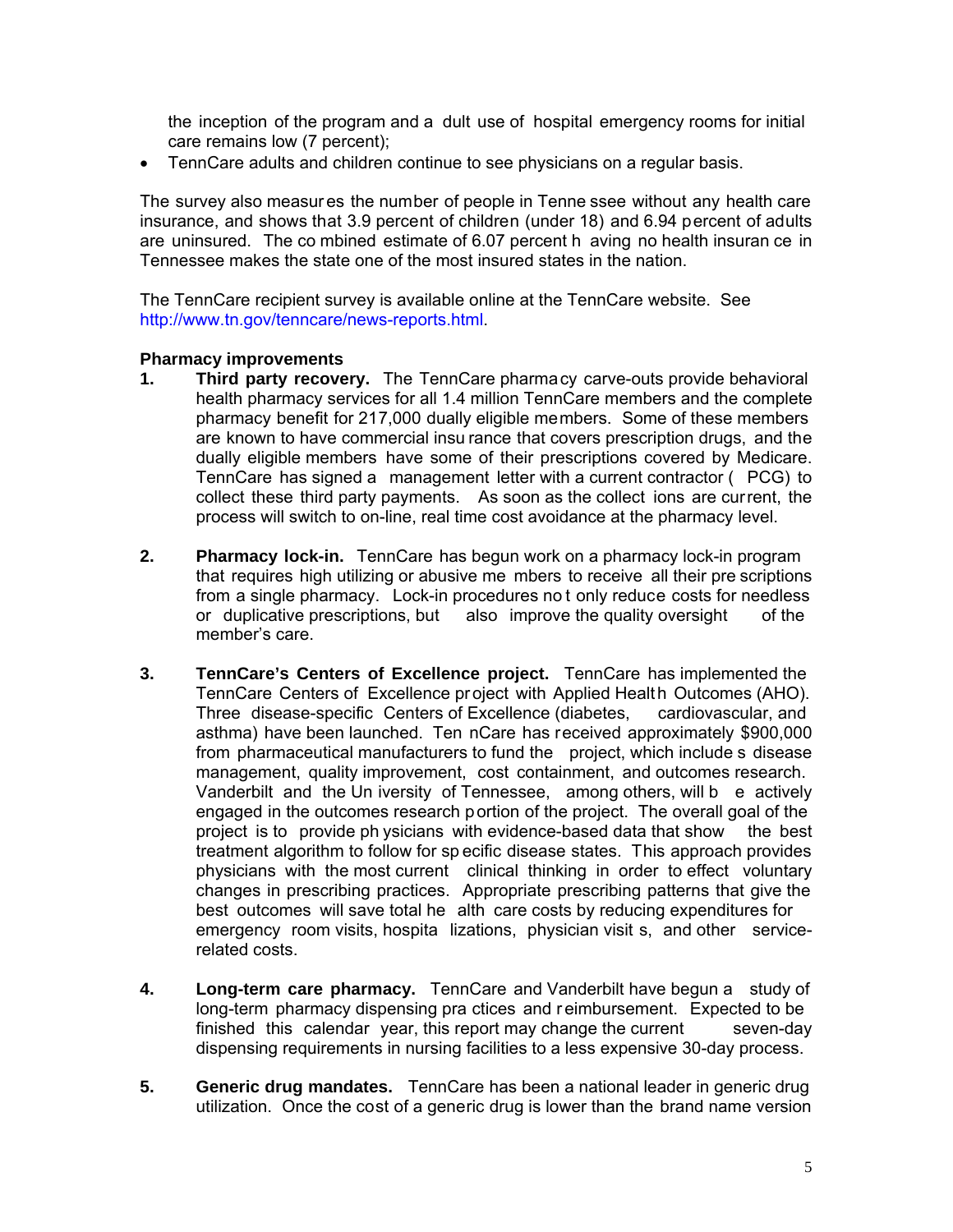(after rebates), TennCare requires generic substitution through use of a maximum allowable cost (MAC) s ystem. This means that TennCare sets a maximum price it will pay pharmacists for a brand name drug and all of it s generic versions. Since the MAC price is well b elow what the brand name drug costs, the pharmacist is given an incentive to contact t he provider and get approval for generic substitution.

## **Reverification Status**

On September 30, 2002, the eligibility of 9,129 individuals who had re ceived letters in the July 1 mailing was ended. Most of t hese individuals were closed because they did not contact DHS for a redetermination app ointment. Additional t erminations are scheduled for the end of October, the end of November, and the end of December 2002.

TennCare and DHS communicate daily about redetermination applications that are outstanding and appointments that have been made. To date, 24,87 0 individuals who were formerly in the demonstration population are now Medicaid-eligible, and 50 ,035 have been approved for TennCare Standard. There have been nearly 30,000 denials of applications for TennCare Standard.

## **Status of Filling Top Leadership Positions in the Bureau**

Dr. Jim Gillcrist became Assistant Medical Director/ Dental Benefit Director on September 1, 2002. Dr. Gillcrist had been the Director of Oral Health Services with the Tennessee Department of Health since 1995. Prior to that, he was the Dental Director with the Metropolitan Health Department.

## **Number of Recipients on TennCare and Costs to the State**

As of the end of the quarter, there were 1,4 39,772 enrollees on TennCare: 869,004 Medicaid eligibles and 570,768 Uninsureds and Uninsurables.

During the f irst quarter of FY 2003, TennCare spent \$887,090,298.32 (net projected drug rebates) for managed care services. These expenditures include d: payments to the managed care orga nizations, payments to the behavioral health or ganizations, and payments for pharmacy services for the dual eligibles and behavioral health pharmacy carve-outs.

## **Viability of MCOs in the Tenncare Program**

## **Claims payment analysis**

The prompt pay requirements of T.C.A.  $\S$  56-32-226(b) mandate that each health maintenance organization ensure that 90 percent of claims for payment for services delivered to a TennCare enrollee are paid within 30 days o f the receipt of such claims and 99.5 percent of all provider claims are processed within 60 days of receipt.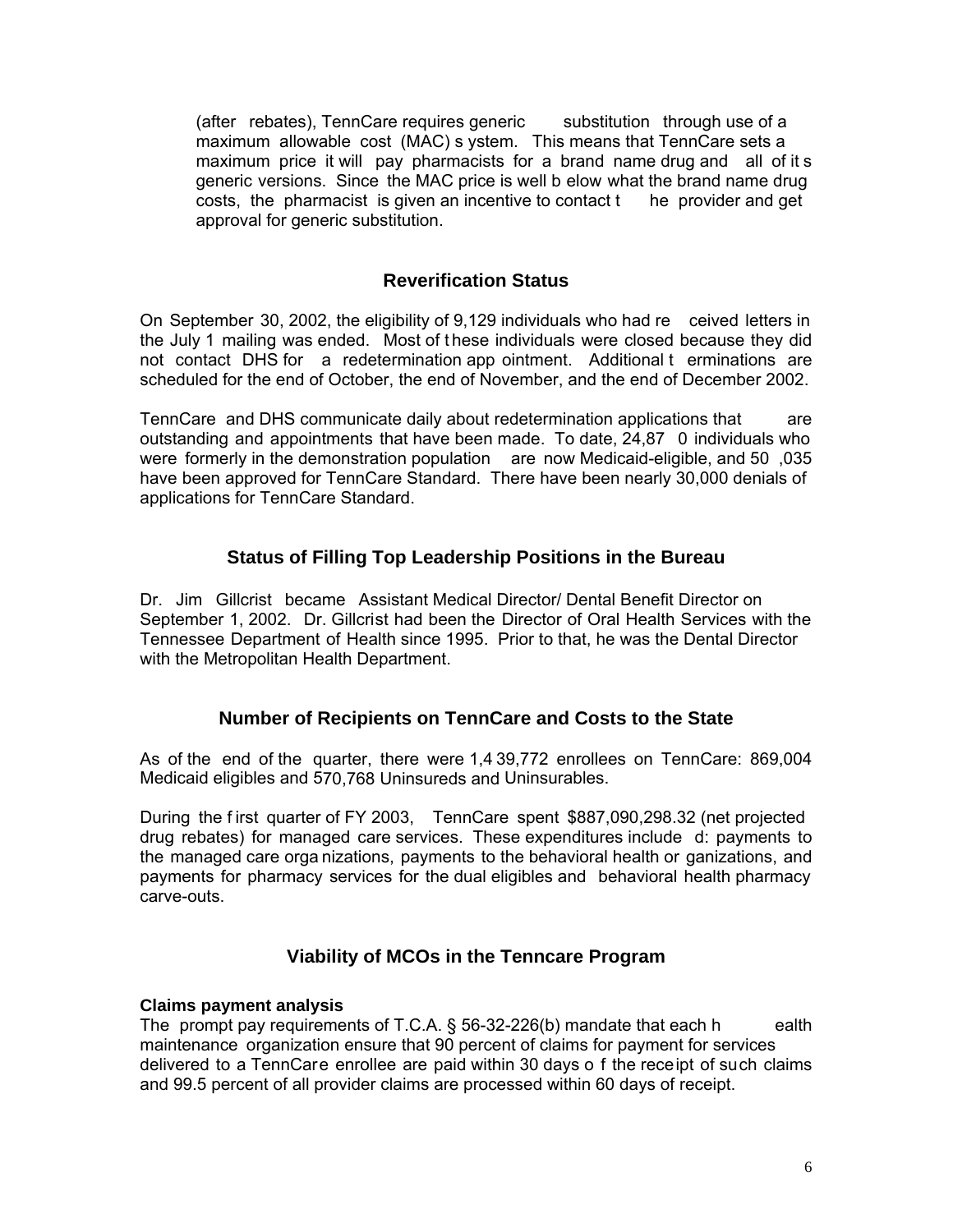In August 2002, the Tennessee Department of Commerce and Insurance (TDCI) requested data files of all TennCare processed claims from TennCare MCOs for the month of July 2002. T DCI also requested data files of pe nded TennCare claims as of July 31, 2002, and a paid claims triangle from July 1, 2001, through July 31, 2002.

TDCI's analyses of these data files indicated that Xantus Healthplan of Tennessee and Universal Care of Tennessee were not in compliance with the statute. Pre mier Behavioral Health, Tennessee B ehavioral Health, Bette r Health Plans, Memphis Managed Care Corporation, Preferred Health Partnership, Volunteer State Health Plan, OmniCare Health Plan, John Deere Health Plan and Victory Health Plans were in compliance.

For the two MCOs out of complia nce with pr ompt pay requirements in Ju ly, TDCI requested claims payment data for August to assess whether the MCOs were back in compliance. For Augus t, TDCI requested data files of all TennCare processed claims, TennCare pended cla ims and paid claims triangles from Xantus Healthplan of Tennessee and Universal Care of Tennessee. TDCI has not completed its follo w-up analyses for Xantus and Universal.

For MCOs that were in compliance in July 2002, TDCI will request and analyze clai ms data files for October 2002.

## **Net worth requirement**

TDCI is unable to det ermine excess or deficient net w orth for TennCare HMOs at September 30, 2002, because third quarter 2002 NAIC fin ancial statements will not be submitted until December 1, 2002.

Listed below is each MCO's net worth requirement compared to net worth reported at June 30, 2002, on the NAIC second quarterly statement. Universal Care of Tennessee, Memphis Managed Care and Xantus reported a net worth deficiency.

| <b>MCO/BHO</b>                      | <b>REPORTED</b><br><b>NET WORTH</b> | <b>NET WORTH</b><br><b>REQUIREMENT</b> | <b>Note</b> | <b>EXCESS/(DEFI-</b><br><b>CIENT) NET</b><br><b>WORTH</b> |  |
|-------------------------------------|-------------------------------------|----------------------------------------|-------------|-----------------------------------------------------------|--|
| <b>Better Health Plans</b>          | 3,350,920                           | 2,956,800                              | (1)         | 394,120                                                   |  |
| <b>John Deere</b>                   | 75,854,594                          | 12,377,685                             |             | 63,476,909                                                |  |
| Memphis Managed<br>Care             | 4,624,917                           | 7,201,830                              |             | $-2,576,913$                                              |  |
| OmniCare                            | 5,416,133                           | 4,544,249                              |             | 871,884                                                   |  |
| <b>PHP</b>                          | 16,270,488                          | 6,821,720                              |             | 9,448,768                                                 |  |
| <b>Premier Behavioral</b><br>Health | 2,265,149                           | 6,918,195                              |             | 4,653,046                                                 |  |
| ТВН                                 | 11,652,307                          | 5,514,875                              |             | 6,137,432                                                 |  |
| <b>Universal</b>                    | 5,637,208                           | 6,522,000                              | $(1)$ $(2)$ | $-884,792$                                                |  |
| <b>VHP</b>                          | 6,506,350                           | 1,816,510                              |             | 4,689,840                                                 |  |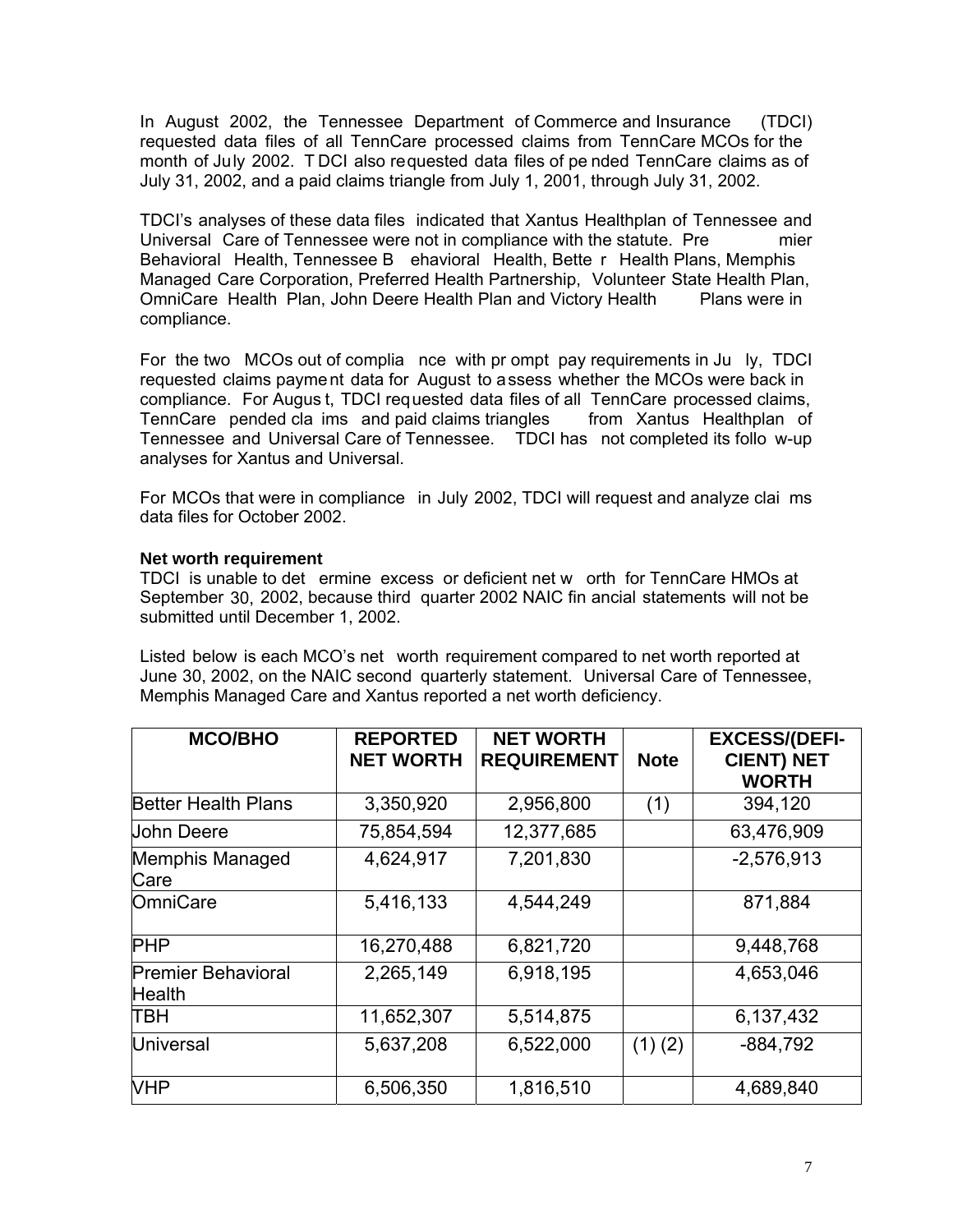| <b>MCO/BHO</b>   | <b>REPORTED</b><br><b>NET WORTH</b> | <b>NET WORTH</b><br><b>REQUIREMENT</b> | <b>Note</b> | <b>EXCESS/(DEFI-</b><br><b>CIENT) NET</b><br><b>WORTH</b> |
|------------------|-------------------------------------|----------------------------------------|-------------|-----------------------------------------------------------|
| <b>Nolunteer</b> | 54,991,616                          | 16,673,233                             |             | 38,318,383                                                |
| <b>Xantus</b>    | -77,237,383                         | 7,998,884                              |             | -85,236,267                                               |

(1)These MCOs did not begin operations until July 1, 2001. The net worth requirement has been increased above the statutory minimum based on projected premium revenue.

(2)Universal has been placed under the Administrative Supervision of the Commissioner of Commerce and Insurance as a result of identified financial and claims processing operations problems. Further regulatory actions by TDCI are subject to the res ponse of the Centers for Medicare and Medicaid Services and the TennCare Bureau to the request by Universal for additional funding. The collectibility of this receivable is pending resolution by the Centers for Medicare and Medicaid Services and the TennCare Bureau. If this receivable is deem ed uncollectible, TDCI will adjust Universal's reported net worth from \$5,637,208 to (\$40,349,575).

## **Universal Care of Tennessee**

During the third quarter, TDCI continued to work close ly with Universal to identify and correct claims processing errors. The Administrative Supervisor and TDCI exa miners are closely monitoring Universal's cash balances, includ ing review and approval of disbursements prior to the release of checks for claims payments. TDCI and Universal have developed procedures to facilitate issuing claims payment checks weekly.

Providers in Universal's network are most concerned abo ut payments for claims with dates of service prior to April 12, 2002. As mentioned above, the TennCare Bureau and the Centers for Medicare and Me dicaid Services are cur rently working together to achieve a resolution of the funding issues surrounding these claims.

TDCI examiners were on site in August to verify Uni versal's cash position and amounts reported as claims payable. TDCI contracted consultants were on site in August to assess Universal's claims processing operations.

#### **Memphis Managed Care**

On June 12, 2002, TDCI received MMCC's revised plan of corrective action relative to its net worth d eficiency as of March 3 1, 2002. Additionally, MMCC signed Amend ment Number 1 to the Amended and Restated Contractor Risk Agreement which states that beginning May 1, 2002, MMCC will not be at risk for medical expenses incurred by its TennCare enrollees.

Because MMCC's underlying assumptions were reasonable, the TennCare Burea u and TDCI approved this plan of corrective action. At June 30, 2002, MMCC reporte d net worth of \$4,624,917. Although the net worth deficiency ha s not been eliminated, this reported net worth is \$3,894,997 in excess of the \$729,920 net worth projected in t he corrective action plan submitted by MMCC.

TDCI will continue to monitor closely MMCC's progress in eliminating its net worth deficiency.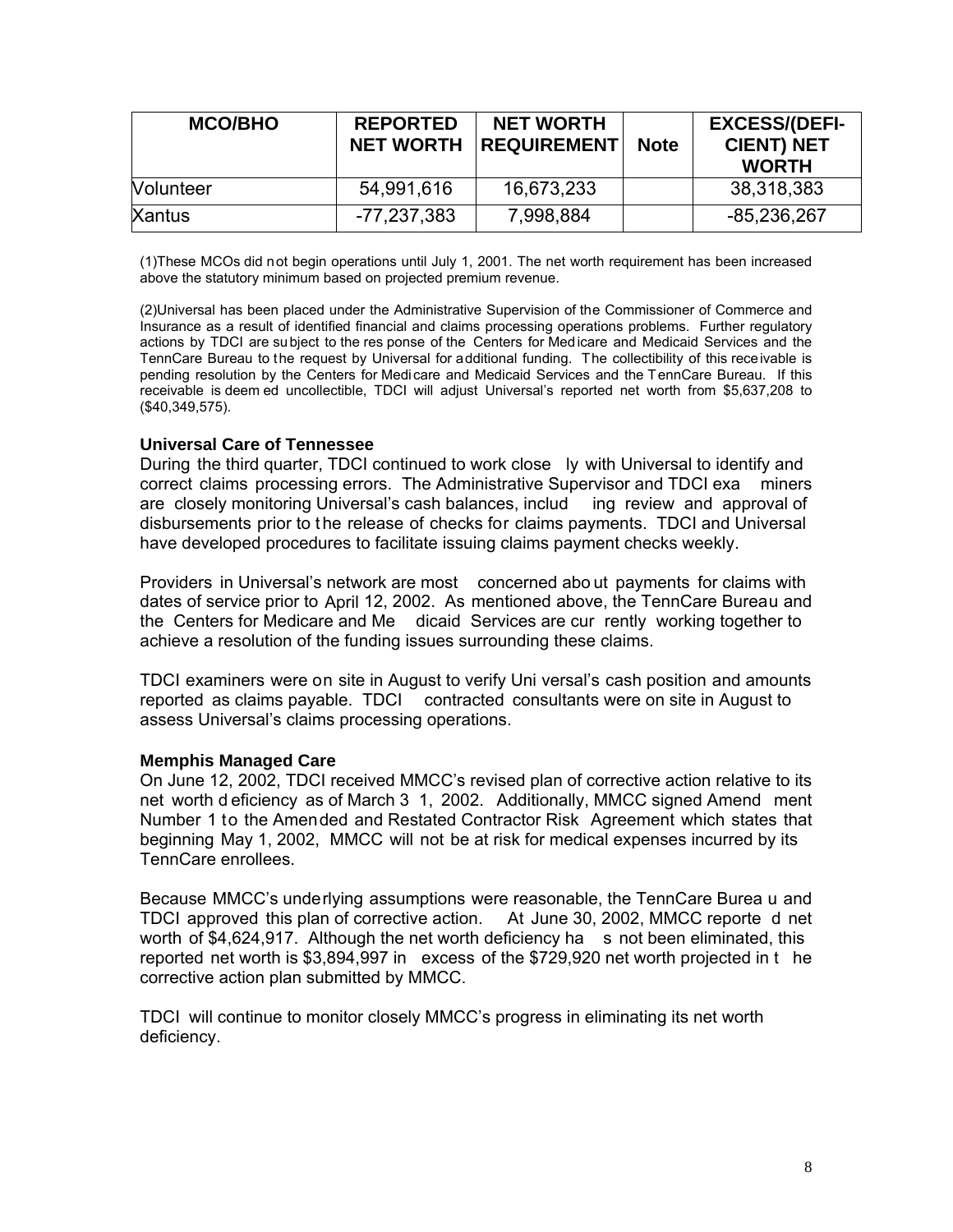## **Xantus Healthplan of Tennessee**

Xantus continues to be on a "no-risk" reimbursement for reasonable cost in accordance with the contract amendment between Xantus and the TennCare program.

## **Success of Fraud Detection and Prevention**

- 1. Program Integrity continues to wo rk cases referred by MCO/BHO's, general public via Web site, faxes, letters, and phone calls via the hotline. Results of Case Reviewer/Investigators are listed below;
	- A. Summary of Enrollee Cases :
		- a. Cases closed 5,261
		- b. Recommended Terminations 2,394
		- d. Other Adjustments to Active Cases not Terminated
			- 1. Income Adjusted 99
			- 2. Health Ins. Added
	- B. Summary Relating to Provider Cases:

| а.      | Cases closed                | 43 |
|---------|-----------------------------|----|
| b.      | <b>Active Cases</b>         | 56 |
| C.      | Cases referred to TBI (1)   | 21 |
| d.      | Cases referred to HRB's (2) |    |
| $e_{-}$ | Cases referred to FBI       |    |
|         |                             |    |

- (1) TBI/MFCU takes the lead in cases once they are
	- referred and Program Integrity continues to assist as requested.
- (2) Provider cases validated by PIU have resulted in the following actions during this quarter by the prosecutor;<br>a. revocation of physic
	- revocation of physician's license and \$50,000 in civil penalties, and
	- b. Indictment by US Attorney's Office of physician on multiple charges, including Medicaid fraud and drug diversion.
- 2. Overpayments recovered for Nursing Home Recipients called PA68's. These overpayments are directly related to under reporting of recipient income and/or assets.

For the Quarter Ending 9/30/02 \$146,145

Note: These collections resulted from joint efforts of TennCare Fiscal Service, DHS, and Program Integrity.

- 3. Continue to work with U.S. Attorney's Office, HHS-OIG, FBI, TBI, Commerce and Insurance, Health Related Boards, DEA and CIGNA in order to share information and help identify and prosecute Providers who violate the law.
- 4. Continuing to reach out to the District Attorneys across th e state to solicit their help and support in p rosecuting recipients who commit fraud against the TennCare Program. T his outreach has bee n effective, as eviden ced by an increase in referrals to PIU by various Drug Task Forces.